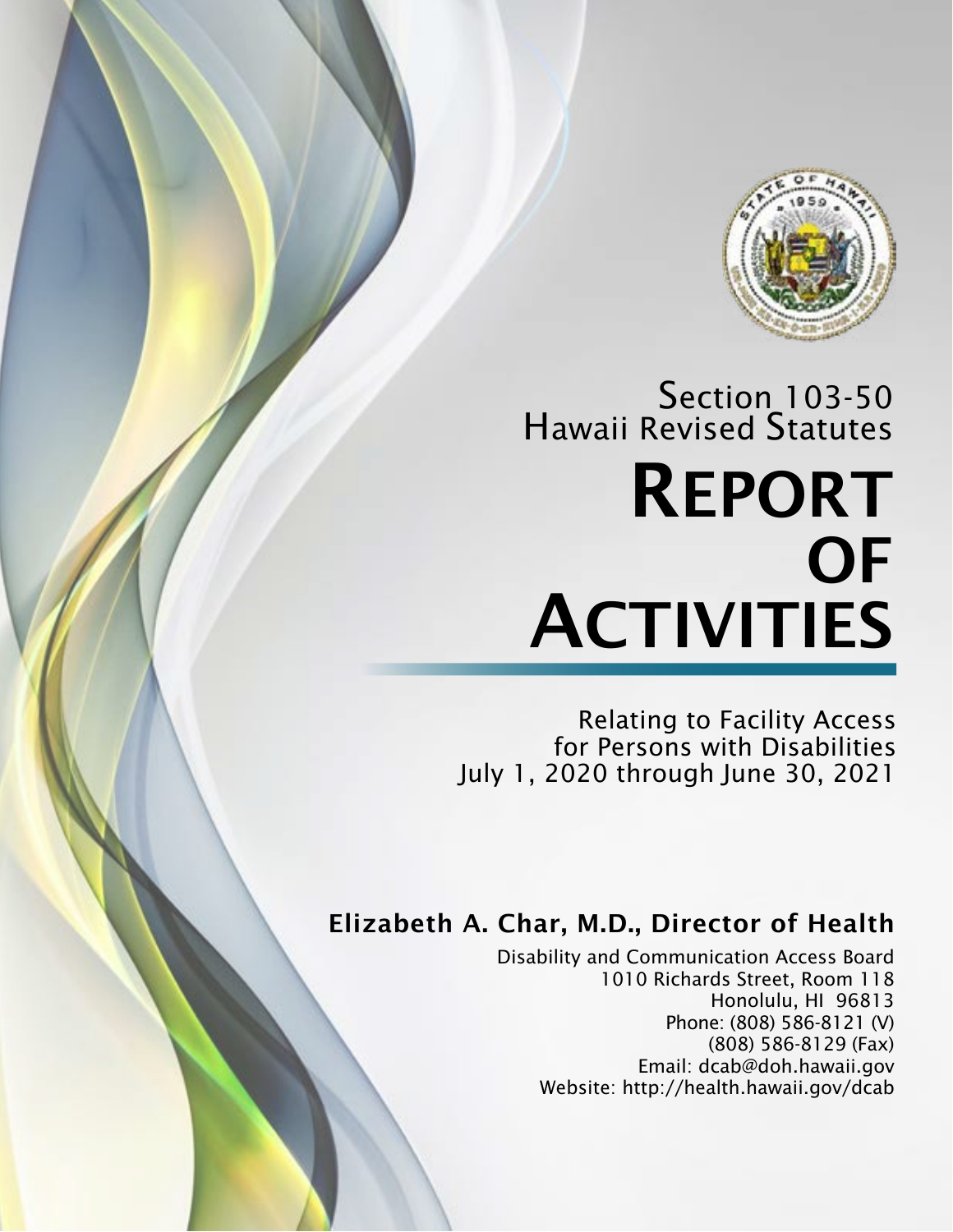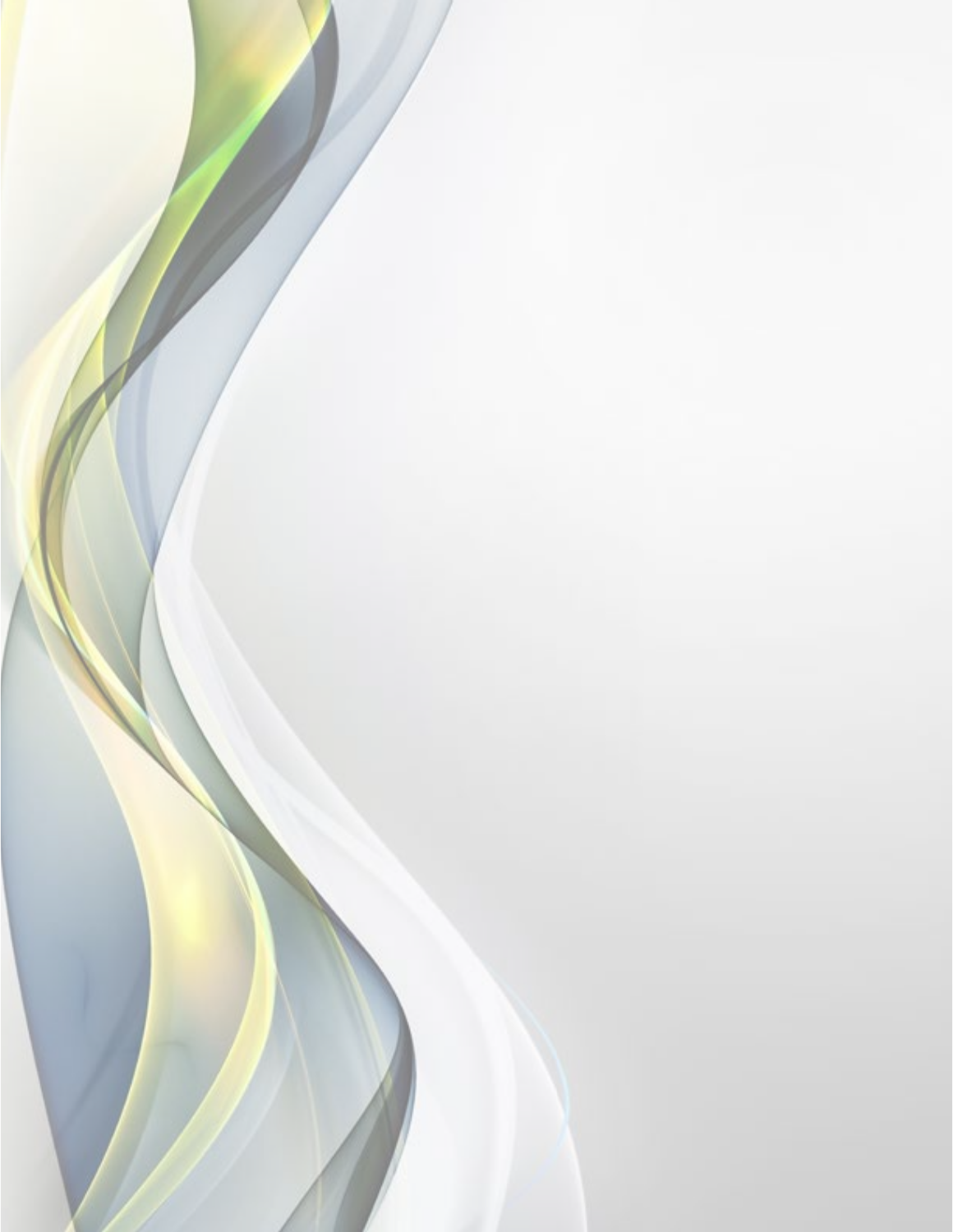## GENERAL OVERVIEW

Due to issues related to the ongoing affects of the COVID-19 pandemic, most of the Facility Access Unit (FAU) utilized telework from March 2020 through June 1, 2021. The FAU maintained an office presence by rotating staff telework and in-office days. The FAU continued to perform all applicable Plan of Action objectives during this time by using the Facility Access Plan Submission and Review System which allowed the staff to complete all plan review tasks through a web-based database. The FAU was also able to perform its education and training objectives with the use of a virtual online meeting and presentation platform.

Ensuring '**facility access**' through the design and construction of buildings, facilities, and sites that are free of barriers is vital for the maximum inclusion of persons with disabilities in society. Section 103-50, Hawaii Revised Statutes (HRS), requires all plans and specifications for the construction of public buildings, facilities, and sites to be prepared so that public buildings, facilities, and sites are accessible to and usable by persons with disabilities. The Disability and Communication Access Board's (DCAB) Standing Committee on Facility Access and Facility Access Unit (FAU) are responsible for implementing §103-50, HRS.

\_\_\_\_\_\_\_\_\_\_\_\_\_\_\_\_\_\_\_\_\_\_\_\_\_\_\_\_\_\_\_\_\_\_\_\_\_\_\_\_

The Standing Committee on Facility Access is comprised of the following four members of DCAB:

#### **Marie Kimmey, Chairperson Ronald Awa Scott Fleming Michael Nojima**

Activities of this Committee include, but are not limited to:

- Establishing accessibility guidelines for the design of public buildings, facilities, and sites.
- Issuing Interpretive Opinions to clarify accessibility guidelines.
- Approving Site Specific Alternate Designs where an alternate design provides equal or greater access.

The FAU is comprised of eight staff that are managed by DCAB's Executive Director.

**Kirby Shaw, Executive Director Duane Buote, Facility Access Coordinator David Poe, Facility Access Specialist II Rodney Kanno, Facility Access Specialist II Eric Isidro, Facility Access Specialist II Alan Tarumoto, Facility Access Specialist II Glenn Arakaki, Facility Access Specialist II Laurie Palenske, Facility Access Specialist I Mylynne Simon, Office Assistant**

*This Report highlights key facility access accomplishments for the fiscal year July 1, 2020 to June 30, 2021.*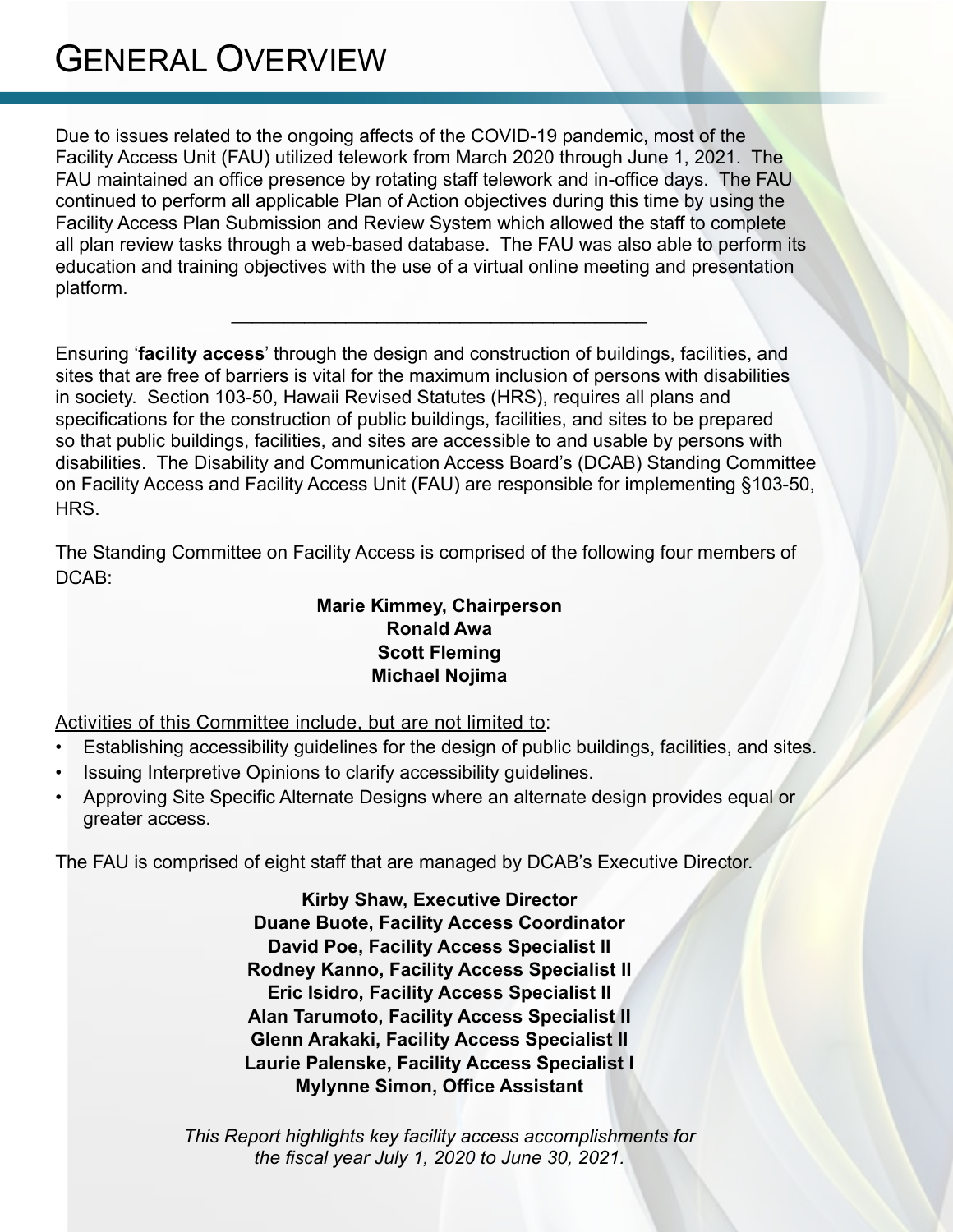## FACILITY ACCESS UNIT ACTIVITIES

Activities of the FAU include, but are not limited to:

- Review of plans and specifications of public buildings, facilities, and sites.
- Research and develop recommendations on requests for Interpretive Opinions.
- Research and develop recommendations on requests for Site Specific Alternate Designs.
- Review master plans of public buildings, facilities, and sites.



- Monitor projects that have not been submitted as required under §103-50, HRS.
- Provide general technical assistance to State and County agencies, design professionals and the general public.
- Conduct and coordinate workshops and training sessions.
- Prepare and distribute editions of DCAB's "Access E-Bulletin."
- Monitor and provide testimony on issues regarding access for persons with disabilities.
- Review, analyze and provide comments on codes, guidelines or standards regarding access for persons with disabilities.

## PLAN REVIEWS

### **SECTION 103-50, HAWAII REVISED STATUTES**



Plan reviews form the primary core of the work for DCAB's FAU. Section 103-50, HRS, requires all State and County agencies to seek the advice and recommendation of DCAB prior to commencing with construction to ensure public buildings, facilities, and sites are designed to be accessible to persons with disabilities. Advice and recommendations are provided by means of a comprehensive and technical plan review to the Americans with Disabilities Act Accessibility Guidelines, the Fair Housing Accessibility Guidelines and DCAB Interpretive Opinions, as adopted and amended by DCAB.

Public buildings, facilities, and sites and the infrastructure thereof that: 1) are designed, constructed, purchased or leased with the use of State or County funds or federal funds administered by the State or a County, 2) house State or County programs, services, or activities that are intended to be accessed by the general public, or 3) are places of public accommodation or commercial facilities under the Americans with Disabilities Act, title 28 Code of Federal Regulations part 36, and are constructed on State or County lands, or 4) are constructed on lands that will be transferred to the State or a County upon completion of construction.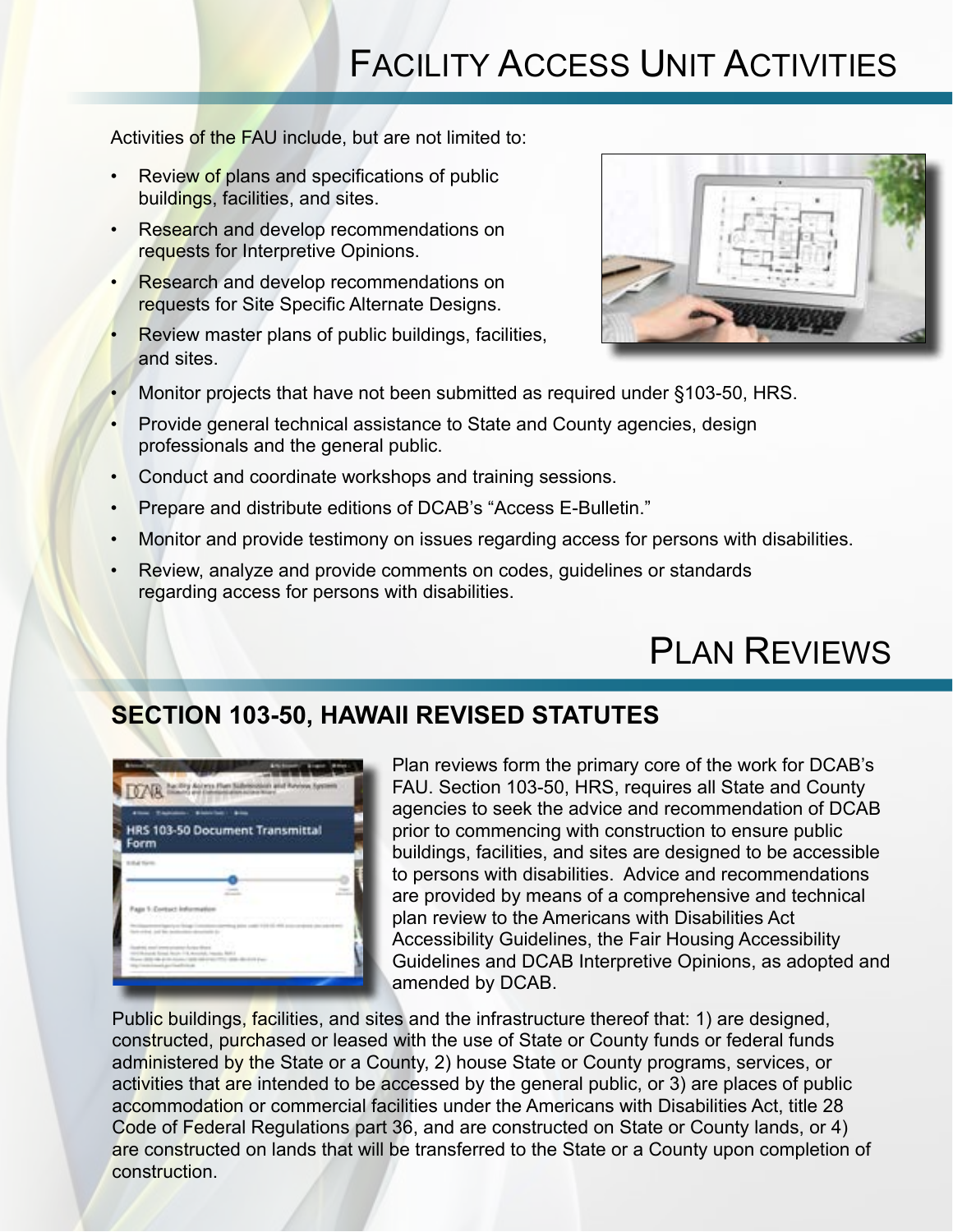### **DOCUMENT REVIEWS CONDUCTED**

The following chart is a compilation of plan reviews completed by the FAU for fiscal year 2020-2021 with a comparison to the prior two years.

| <b>Fiscal Year</b>    | 2020-2021 | 2019-2020 | 2018-2019 |
|-----------------------|-----------|-----------|-----------|
| <b>Total Reviews</b>  | 1,208     | 1,443     | 1,086     |
| <b>New Submittals</b> | 502       | 676       | 598       |
| <b>Resubmittals</b>   | 706       | 767       | 488       |

The total number of plan reviews conducted in fiscal year 2020-2021 was one thousand two hundred eight (1,208). The total number of new submittals conducted in fiscal year 2020-2021 was five hundred two (502). A new submittal is when plans and specifications are first submitted to DCAB for review

The total number of resubmittals conducted in fiscal year 2020-2021 was seven hundred six (706). A resubmittal is when revised plans and specifications are submitted to DCAB for an additional plan review.



Further details on new submittals that were reviewed by the FAU in fiscal year 2020-2021 are reflected in Tables 1, 2, and 3.

- Table 1 shows the number of new submittals by department/agency overseeing the project. The State of Hawaii-Department of Education, the State of Hawaii-Department of Transportation, and the City and County of Honolulu-Department of Design and Construction submitted the greatest number of new submittals.
- Table 2 shows the number of new submittals by type of facility. Schools and Streets, Roads, Sidewalks, Malls account for the greatest number of reviews.
- Table 3 shows the number of new submittals by location. Similar to previous fiscal years, the predominant number of document reviews was for facilities located on Oahu.

### FEE FOR REVIEW OF PLANS AND SPECIFICATIONS

Effective January 1, 2013, DCAB initiated a fee for the review of plans and specifications subject to §103-50, HRS. During the period covering this fiscal year, July 1, 2020 to June 30, 2021, DCAB collected \$841,406.57 under §103-50, HRS, from the one thousand two hundred eight (1,208) State and County construction document reviews. It should be noted that resubmittals do not involve a review fee.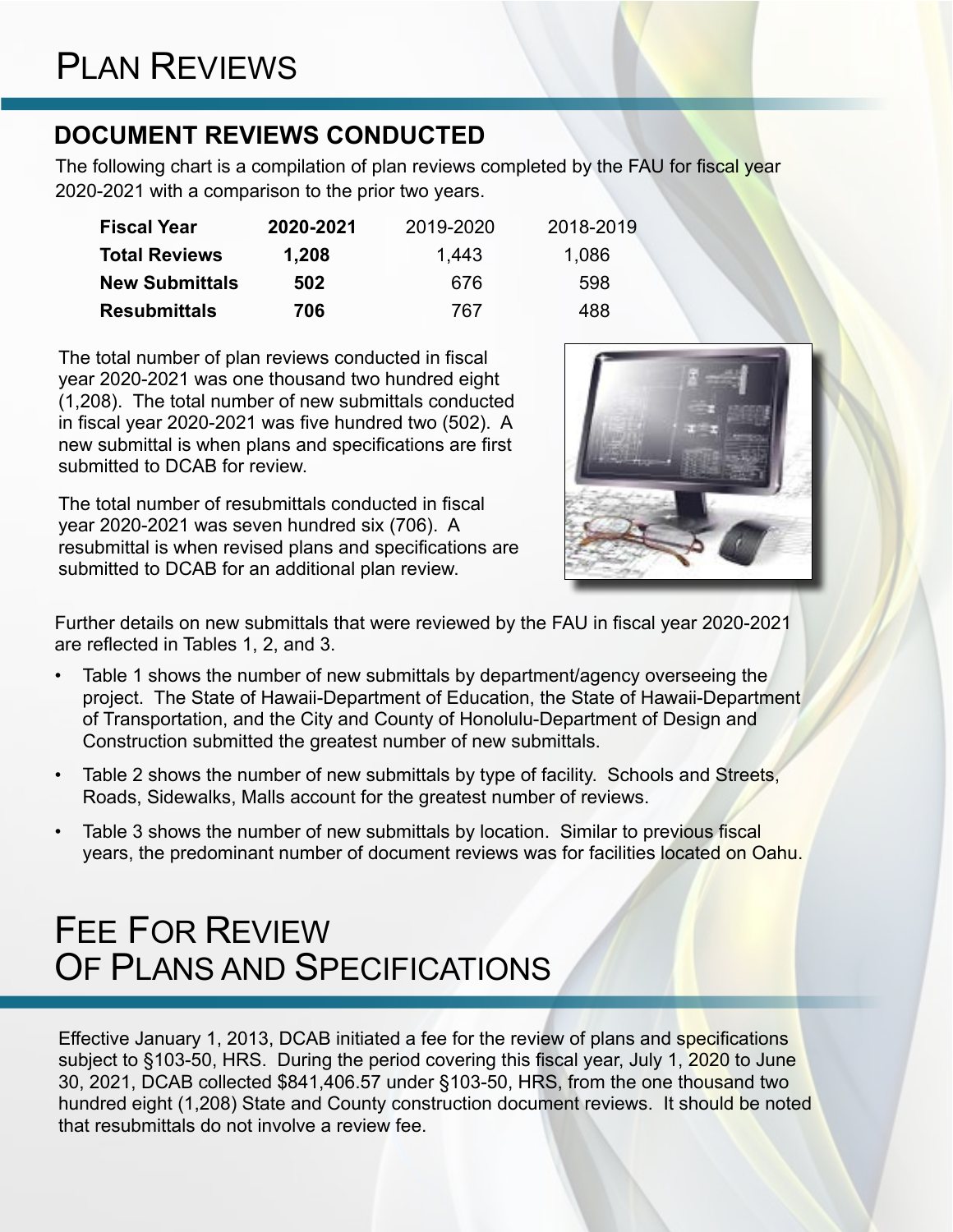### **TABLE 1: FACILITIES REVIEWED BY DEPARTMENT/AGENCY (New Submittals) Fiscal Year 2020-2021**

| <b>State of Hawaii</b>                                         |                  |                         |
|----------------------------------------------------------------|------------------|-------------------------|
| Department of Accounting and General Services                  |                  | 22                      |
| Department of Agriculture                                      |                  | 5                       |
| Department of Defense                                          |                  | 1                       |
| Department of Education                                        |                  | 89                      |
| Department of Hawaiian Home Lands                              |                  | 17                      |
| Department of Health                                           |                  | $\boldsymbol{2}$        |
| Department of Land and Natural Resources                       |                  | $\overline{7}$          |
| Department of Public Safety                                    |                  | 1                       |
| Department of Transportation                                   |                  | 70                      |
| Hawaii Health System Corporation                               |                  | 19                      |
| Hawaii Housing and Community Development Corporation of Hawaii |                  | 1                       |
| <b>Hawaii Housing Finance and Development Corporation</b>      |                  | 17                      |
| Hawaii Public Housing Authority                                |                  | $\mathbf{2}$            |
| Judiciary                                                      |                  | $\overline{2}$          |
|                                                                |                  | 1                       |
| Natural Energy Laboratory of Hawaii                            |                  | 1                       |
| <b>Office of Community Services</b>                            |                  | 1                       |
| <b>Office of Hawaiian Affairs</b>                              |                  | 22                      |
| University of Hawaii at Manoa and Hilo                         |                  |                         |
| University of Hawaii, Community Colleges                       |                  | 6                       |
|                                                                | Sub-Total        | 286                     |
| <b>City and County of Honolulu</b>                             |                  |                         |
| <b>Board of Water Supply</b>                                   |                  | 17                      |
| <b>Department of Community Services</b>                        |                  | 1                       |
| Department of Design and Construction                          |                  | 48                      |
| Department of Environmental Services/Public Lands Development  |                  |                         |
| Corporation                                                    |                  | 18                      |
| Department of Facilities Maintenance                           |                  | 8                       |
| Department of Parks and Recreation                             |                  | 1                       |
| Department of Planning and Permitting                          |                  | 33                      |
| Department of Transportation Services                          |                  | 4                       |
| Department of Wastewater Management                            |                  |                         |
|                                                                | <b>Sub-Total</b> | 131                     |
| <b>County of Maui</b>                                          |                  |                         |
| <b>Development Services Administration</b>                     |                  | 7                       |
| Department of Parks and Recreation                             |                  | 12                      |
| Department of Public Works                                     |                  | 18                      |
| Department of Management                                       |                  | 3                       |
| Department of Transportation                                   |                  | $\overline{2}$          |
| Department of Water Supply                                     |                  | 1                       |
| <b>Fire Department</b>                                         |                  | $\mathbf 2$             |
| <b>Police Department</b>                                       |                  | 1                       |
| <b>Wastewater Branch</b>                                       |                  | $\overline{2}$          |
|                                                                | <b>Sub-Total</b> | 48                      |
| <b>County of Hawaii</b>                                        |                  |                         |
| Department of Water Supply                                     |                  | 1                       |
| Department of Public Works                                     |                  | 19                      |
| <b>Hawaii County Parks and Recreation</b>                      |                  | 4                       |
| <b>Hawaii County Planning Department</b>                       |                  | $\overline{2}$          |
| Office of Housing and Community Development                    |                  | $\overline{\mathbf{4}}$ |
|                                                                | <b>Sub-Total</b> | $\overline{28}$         |
| <b>County of Kauai</b>                                         |                  |                         |
| Department of Parks and Recreation                             |                  | $\boldsymbol{2}$        |
| Department of Public Works                                     |                  | 1                       |
| <b>Department of Water</b>                                     |                  | 1                       |
| Office of the Mayor                                            |                  | 5                       |
|                                                                | <b>Sub-Total</b> | $\overline{9}$          |
|                                                                |                  |                         |
|                                                                | <b>TOTAL</b>     | 502                     |
|                                                                |                  |                         |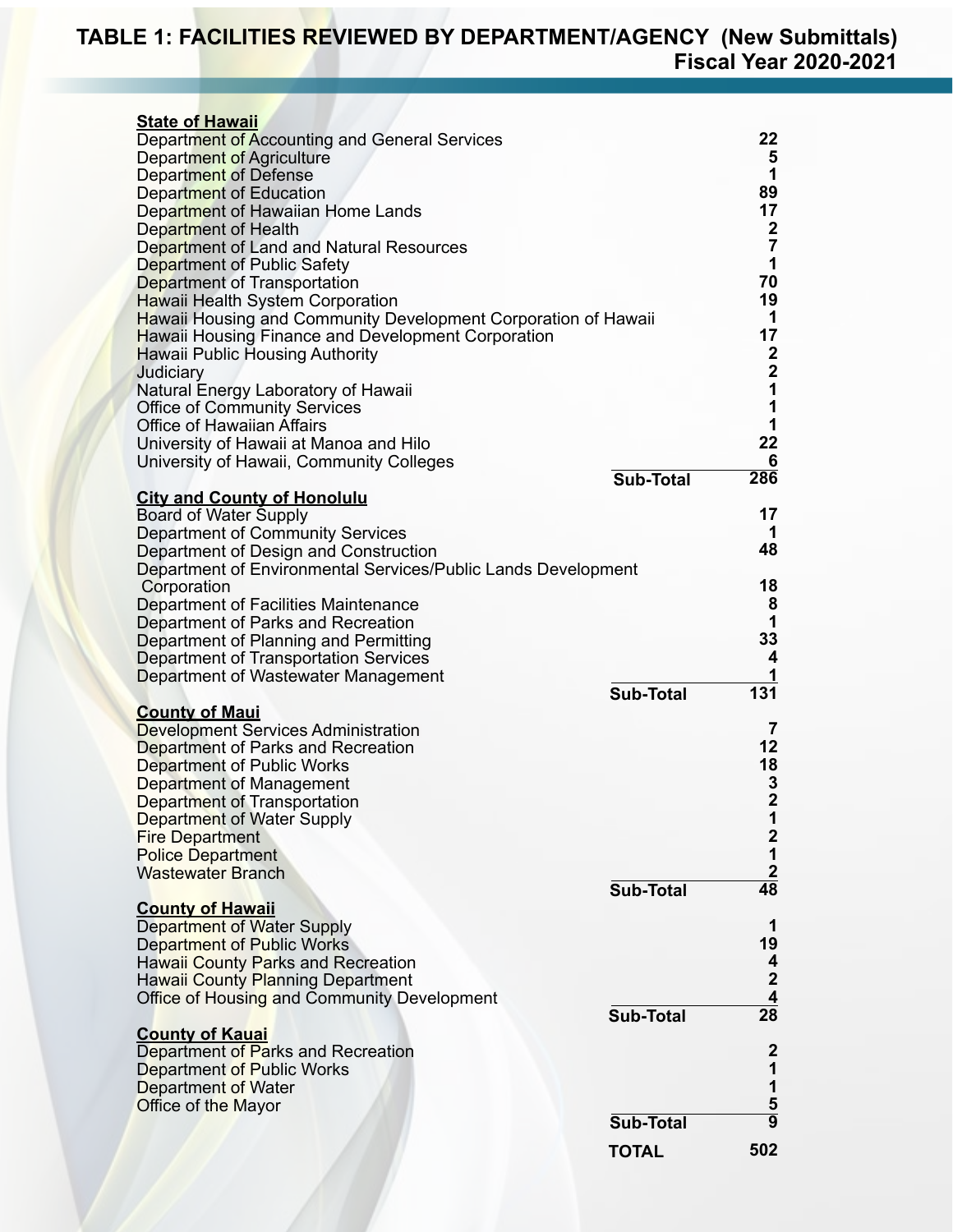### **TABLE 2: DOCUMENTS REVIEW BY TYPE OF FACILITY (New Submittals) Fiscal Year 2020-2021**

| <b>Airport Facility</b>                                                                                            |              | 23                            |
|--------------------------------------------------------------------------------------------------------------------|--------------|-------------------------------|
| Animal Shelter/Zoo                                                                                                 |              | 3                             |
| Cemetery/Memorial                                                                                                  |              | 3                             |
| Civil Defense Facility/Disaster                                                                                    |              | 1                             |
| <b>Community/Cultural Center</b>                                                                                   |              | 8                             |
| <b>Correctional Facility</b>                                                                                       |              | 8                             |
| Court                                                                                                              |              | $\overline{\mathbf{2}}$       |
| <b>Fire Station</b>                                                                                                |              | $6\phantom{1}6$               |
| General Sitework (i.e., landscape, slope stabilization, stream bank, leachfield)                                   |              | $\overline{\mathbf{4}}$       |
| <b>Golf Course/Facility</b><br>Harbor/Boat/Docks                                                                   |              | 1                             |
| <b>Health Clinic</b>                                                                                               |              | 16<br>$\overline{\mathbf{3}}$ |
|                                                                                                                    |              |                               |
| Highways/Tunnels/Bridges                                                                                           |              | 39                            |
| <b>Hospital/Medical Care Facility</b>                                                                              |              | 20                            |
| Housing - Apartments or Condomimiums - General<br>Housing - Apartments or Condos - Specialized Elderly/Handicapped |              | 15                            |
| Housing - Dormitory                                                                                                |              | 7<br>1                        |
| Housing - Homeless Shelters                                                                                        |              | 1                             |
| Housing - Residential                                                                                              |              | $\overline{\mathbf{4}}$       |
| Infrastructure (i.e., mass grading, sitework, utilities)                                                           |              |                               |
| Laboratory                                                                                                         |              | 6<br>3                        |
| Library (Not at a School)                                                                                          |              | $\overline{\mathbf{4}}$       |
| <b>Museum</b>                                                                                                      |              | 1                             |
| Office                                                                                                             |              | 23                            |
| Park/Gym                                                                                                           |              | 34                            |
| <b>Parking/Maintenance Facility</b>                                                                                |              | 5                             |
| <b>Plant Nursery</b>                                                                                               |              | 6                             |
| <b>Police Station</b>                                                                                              |              | $6\phantom{1}6$               |
| Restaurant/Cafeteria (Not at a School)                                                                             |              |                               |
| Sanitary Landfill                                                                                                  |              | $\frac{3}{2}$                 |
| School - Cafeteria                                                                                                 |              | $\mathbf{3}$                  |
| School - Classroom                                                                                                 |              | 11                            |
| School - General                                                                                                   |              | 71                            |
| School - Gymnasium                                                                                                 |              | $\overline{2}$                |
| School - Library                                                                                                   |              | $\boldsymbol{2}$              |
| School - Track and Field/Courts/Playcourt                                                                          |              | 26                            |
| School - Vocational or Trade Shop                                                                                  |              | 1                             |
| <b>Shopping Complex/Retail</b>                                                                                     |              | 5                             |
| Stadium or Auditorium (Not at a School)                                                                            |              | $\mathbf{3}$                  |
| Streets/Sidewalk/Mall                                                                                              |              | 83                            |
| Theatre                                                                                                            |              | $\mathbf 1$                   |
| Trails/Wilderness/Campsite                                                                                         |              |                               |
| <b>Warehouse/Storage Facility</b>                                                                                  |              | $\frac{3}{3}$                 |
| Wastewater or other Treatment Facility                                                                             |              | 18                            |
| <b>Water Pump Station/Water Piping</b>                                                                             |              | 12                            |
|                                                                                                                    | <b>TOTAL</b> | 502                           |

#### **TABLE 3: Documents Reviewed by Location of Facility (New Submittals) Fiscal Year 2020-2021**

| Oahu                  |              | 417 |
|-----------------------|--------------|-----|
| Maui, Molokai & Lanai |              | 48  |
| Kauai                 |              | 9   |
| Hawaii                |              | 28  |
|                       | <b>TOTAL</b> | 502 |

I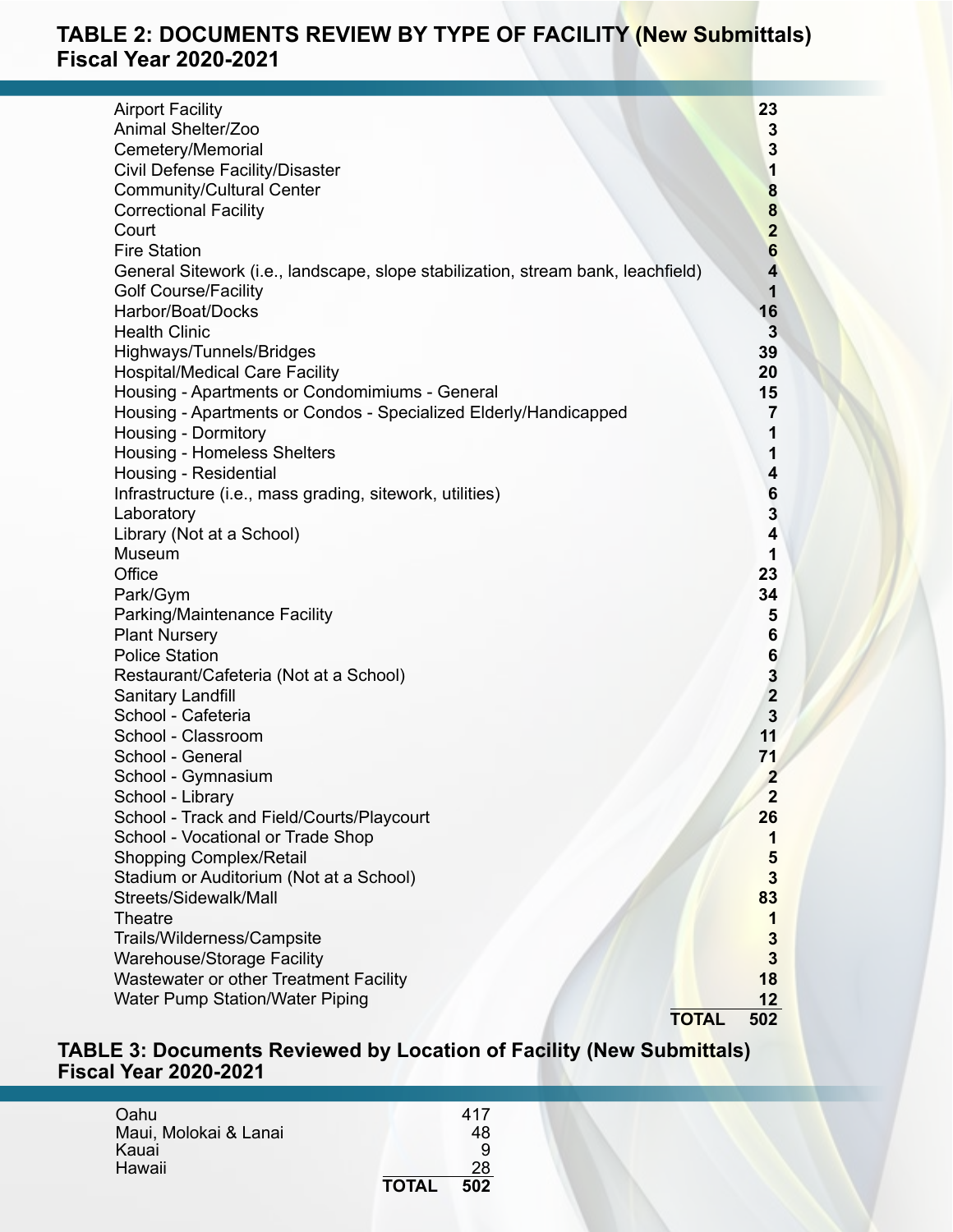### ONLINE FACILITY ACCESS PLAN SUBMISSION AND REVIEW SYSTEM

The FAU contracted and worked with Hawaii Information Consortium (HIC) to develop a webbased document review system which uses ehawaii.gov accounts to log into the system. It is titled the "Facility Access Plan Submission and Review System." The online review system has been in use for over a year and has shown improved efficiency for the document review process.



- The FAU benefits from the online system by combining the three separate processes into one database. The online system is much more efficient, eliminating the need for redundant data entry. Since the new system is a web-based database, the central storage of data makes it easier for staff to find and track data and also eliminates the need for physical storage of project files.
- The FAU uses software that allows the reviewer the ability to take measurements from PDF drawings. Hard copy drawings are no longer required to be submitted for review, which can add up to a substantial cost savings for the submitter.
- The Facility Access Plan Submission and Review System gives submitters the ability to look at all projects they have submitted and check the status of projects or retrieve final review letters. The submitter now has the option to pay the review fee by credit card.

### POLICY GUIDANCE AND MONITORING ACCESSIBILITY GUIDELINES

The FAU monitors and provides DCAB testimony to ensure that applicable codes incorporate or reference the Americans with Disabilities Act Accessibility Guidelines, the Fair Housing Act Accessibility Guidelines, the Hawaii Outdoor Developed Areas Accessibility Guidelines, or other draft interim guidelines of the U.S. Access Board as best practices. DCAB provided testimony as follows:

- DCAB submitted testimony on SB1 to recommend additional wording that indicated development shall comply with all applicable federal laws and regulations because the rules that govern the development design and construction did not appear to be clearly defined.
- There were no new accessibility codes or guidelines adopted or proposed in fiscal year 2020-2021.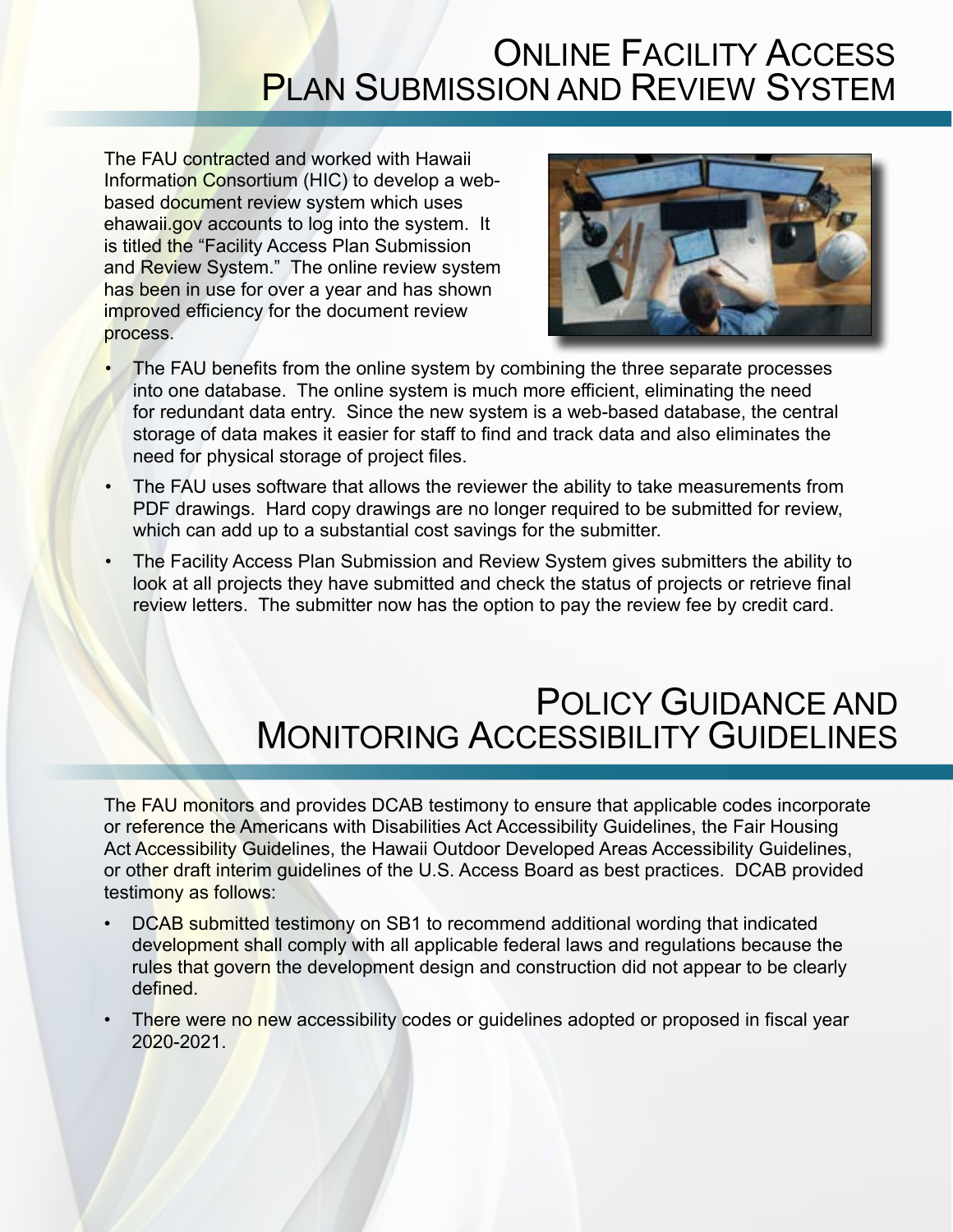## TECHNICAL ASSISTANCE ON DESIGN

The FAU provides technical assistance to design professionals in both the public and private sectors in order to provide guidance on how to make buildings, facilities, and sites accessible for persons with disabilities. In fiscal year 2020-2021, the FAU fielded four hundred sixty seven (467) requests for general technical assistance in areas concerning the design standards for §103-50, HRS, the Americans with Disabilities Act Accessibility Guidelines, the Fair Housing Accessibility Guidelines and other accessibility guidelines. Technical assistance was provided through meetings, telephone calls, faxes, and email inquiries.



Significant individualized technical assistance was provided on the following projects:

- Ala Moana Boulevard Elevated Pedestrian Walkway
- Hawaiian Humane Society Hoopili Campus
- Kaloko Heights Apartments
- Kapiolani Community College Culinary Institute Phase 2

## MONITOR PROJECTS NOT SUBMITTED TO DCAB

DCAB monitors projects that have been published as starting construction or that are in the bid process but have not been submitted for review as required by §103-50, HRS. For fiscal year 2020-2021 DCAB notified ADA Coordinators or department/agency representatives that eighty three (83) of their projects were not submitted for review as required by §103-50, HRS. DCAB received fifty (50) responses from the department/agencies regarding the status of their projects and twenty five (25) projects were subsequently submitted for review.

## ACCESS E-BULLETIN

To assist the design profession, the FAU prepared and distributed thirteen (13) "Access E-Bulletins" in fiscal year 2020-2021 to approximately six hundred eighty (680) subscribers. The "Access E-Bulletin" includes information on new DCAB Interpretive Opinions, training sessions and webinars, and important information about accessibility and facility access.

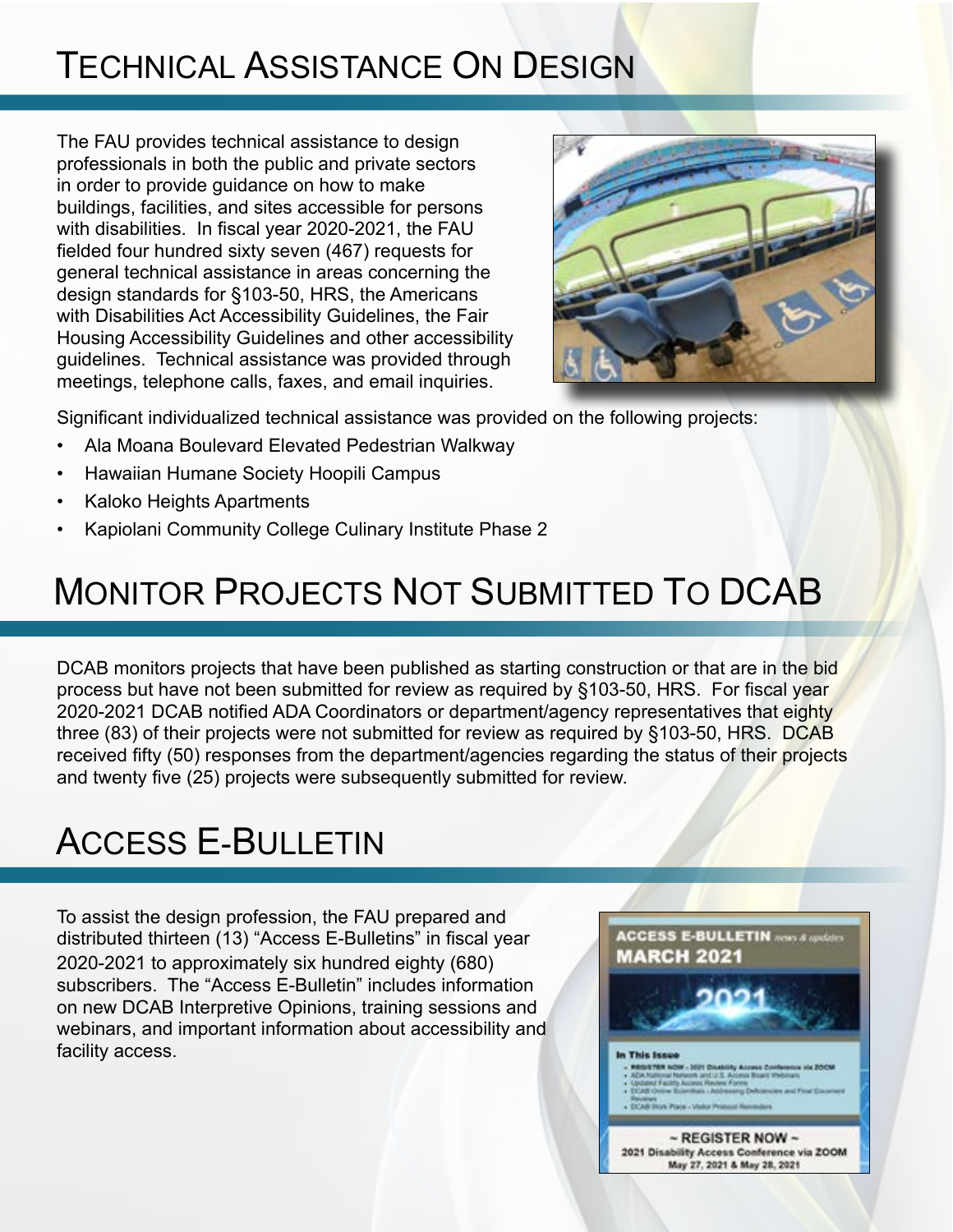Section 103-50, HRS, authorizes DCAB to rule on Site Specific Alternate Designs. A site specific alternate design departs from particular scoping or technical provisions of the 2004 Americans with Disabilities Act Accessibility Guidelines. The SSAD provides substantially equivalent or greater access for persons with disabilities but only applies to the specific State or County project for which the design was submitted.

• No requests for SSAD were submitted in fiscal year 2020-2021.

## DESIGN SEMINARS AND TRAININGS

The FAU coordinated and conducted workshops and training sessions that focused on accessibility guidelines and standards, human factor requirements for persons with disabilities and laws related to accessibility. The following trainings and workshops were conducted or coordinated for various State and County department/agency personnel, the architectural and engineering community, and user groups in fiscal year 2020- 2021:



#### **Conference:**

The FAU in partnership with the AIA Honolulu hosted the 2021 Disability Access Virtual Conference which was held on May 27th and May 28th via Zoom. The conference featured Juliet Shoultz and Bill Botten from the U.S. Access Board presenting sessions on "Accessible Recreation Facilities," "Accessible Assembly Areas," "Accessible Sidewalks, Shared Use Paths, and Street Crossings," and "Accessible Transportation Facilities." One hundred thirty-seven (137) registrants participated in the Zoom conference.

#### **Workshop/Trainings:**

• Coordinated and presented four (4) virtual basic trainings designed to provide foundational information to prepare program participants for more complex topics to be covered at the annual conference.

#### **U.S. Access Board Webinars:**

- Assembly Areas
- Play Areas
- Accessible Public Rights-of-Way
- Medical Care and Long-Term Care Facilities
- Vertical Access
- **Interior and Exterior Accessible Routes**
- Chapter 6: Plumbing Elements and Facilities
- **Chapter 7: Communication Elements and Features**
- Chapter 8: Special Room, Spaces and Elements (Part 1)
- Chapter 8: Special Room, Spaces and Elements (Part 2)
- Chapter 9: Built-in Elements
- Chapter 10: Recreational Facilities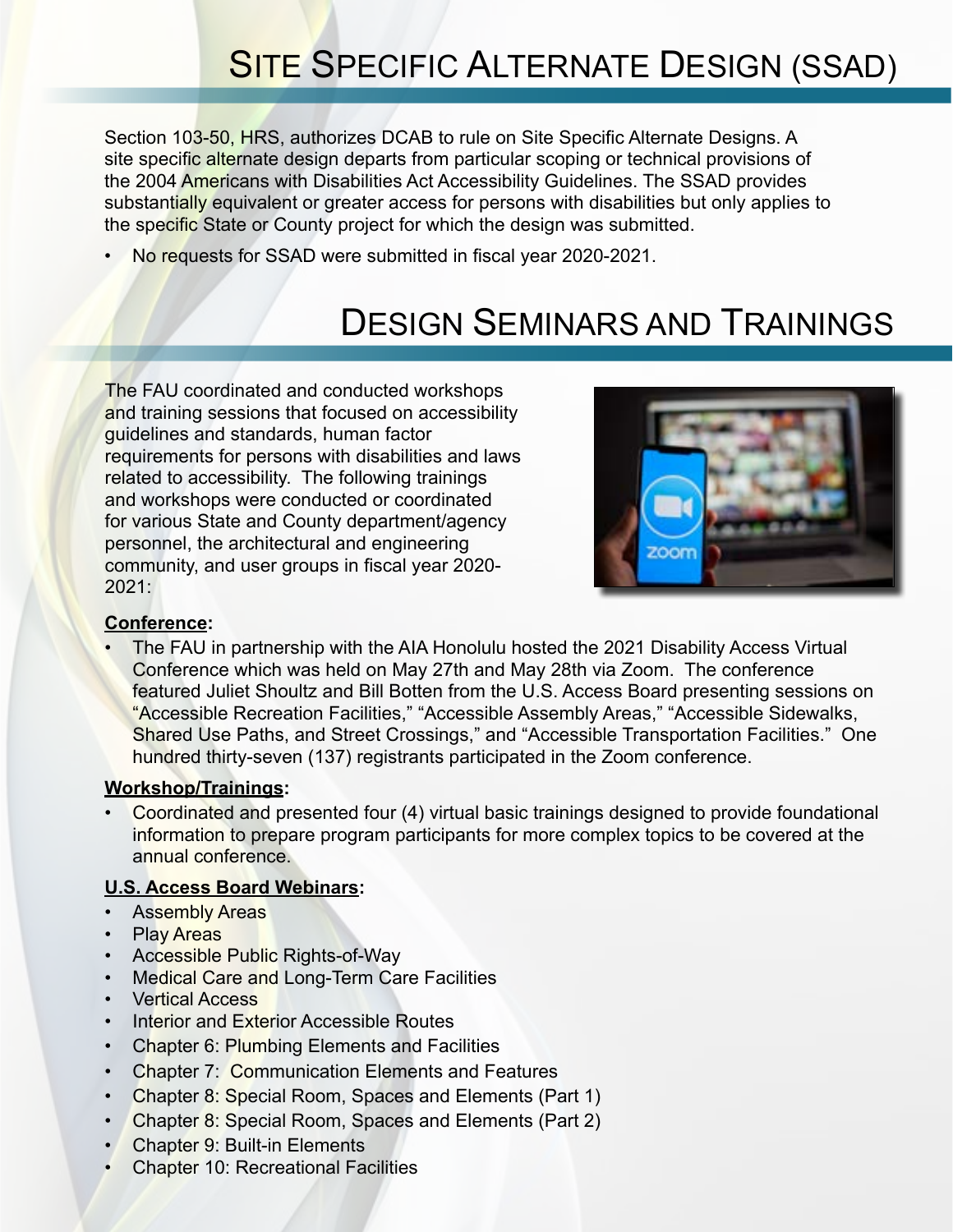### INTERPRETIVE OPINIONS

Section 103-50, HRS, authorizes DCAB to issue interpretive opinions. An Interpretive Opinion clarifies an accessibility guideline, which then becomes applicable to all projects covered by §103-50, HRS. The Standing Committee on Facility Access took action on the following in fiscal year 2020-2021.

New Interpretive Opinions:

- Docket 2020-01 Residential Exterior Rooms
- Docket 2020-02 Elevators Location
- Amended Interpretive Opinion 2012-01 EV Charging Stations



### MASTER PLAN REVIEWS AND RELATED ACTIVITIES

In an effort to provide assistance to the State and Counties to ensure that accessibility compliance was acknowledged at the earliest phase of a project, conceptualization or planning for two projects were submitted for review in fiscal year 2020-2021:

Master Plan Reviews for Draft Environmental Assessment:

- Kahului Civic Center Mixed Use Complex Project
- Wailuku State Office Building